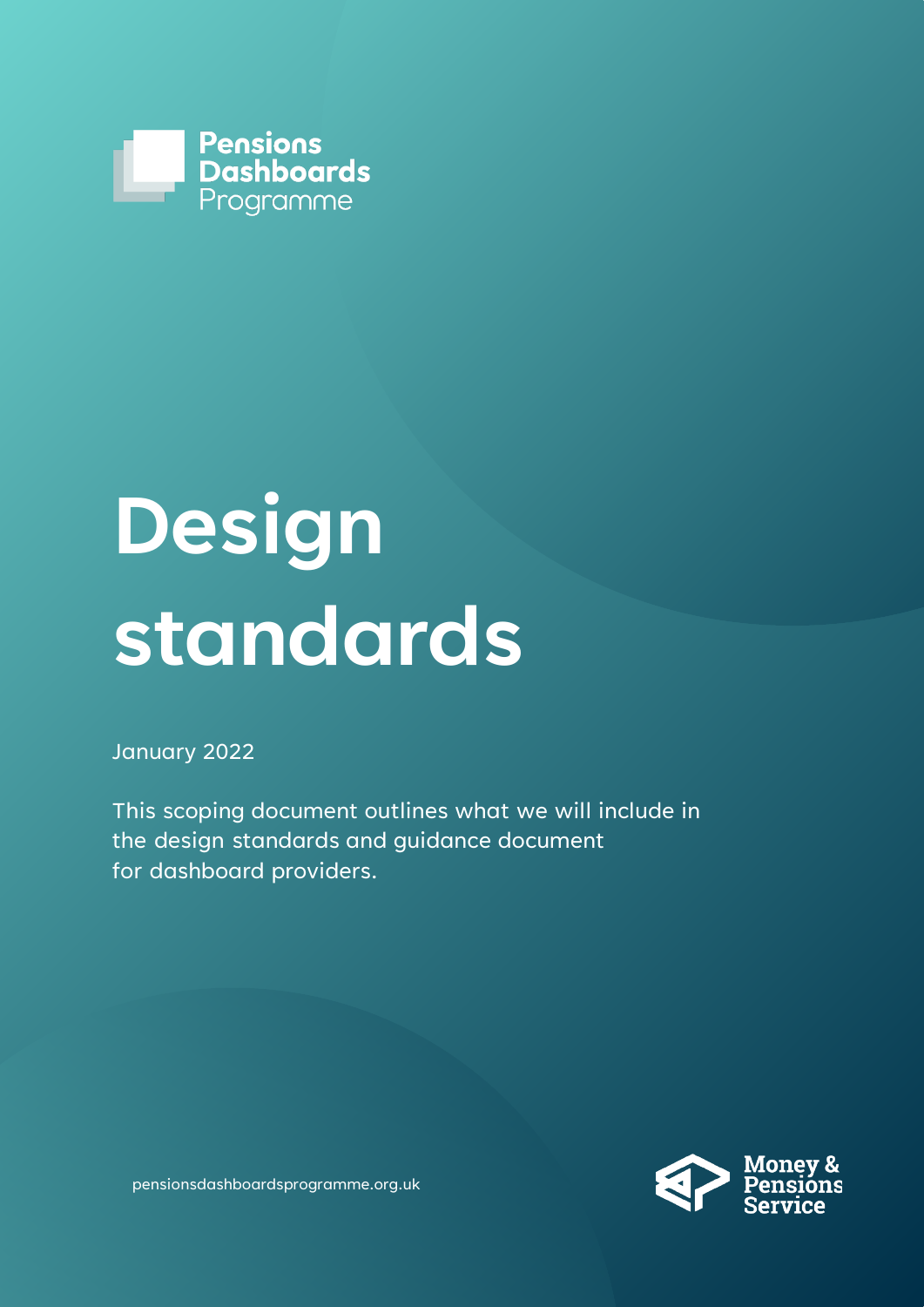### **Design standards and guidance for dashboard providers**

## **1** Introduction

#### **1.1 About the standards**

The design standards will ensure that organisations develop dashboards that keep users at their heart. Employing user centred design (UCD) in developing dashboard services ensures that consumers will have a positive user experience, which is efficient and effective.

We will develop the design standards from a thorough service design process. We will identify the user needs and feed the user research into the service design. The standards will be the result of comprehensive iterative testing to ensure that the user needs are met.

The Pensions Dashboards Programme (PDP) product team will develop the standards with input from the Usability Working Group and other external stakeholders.

#### **1.2 Why standards are important**

The UCD standards are necessary to:

- build good user experiences
- ensure consistency across dashboards to maintain confidence in all pensions dashboards, as one bad experience could put people off using other dashboards
- encourage trust in dashboards and the data
- enable a smooth onboarding of dashboard providers

#### **1.3 Dashboard providers user experience (UX) design**

#### **1.3.1 User research and UX design**

This will include an overview of user research and UX work.

#### **1.3.2 Dashboard providers user research and UX design**

Dashboard providers will use the design standards to build their dashboards. Each dashboard project should consider how they will carry out their own user centred design (UCD) activities, including user research, UX design and usability testing.

#### **1.4 Description of the architecture and the process flows**

This will include an overview of the architecture.

Details in the appendix

#### **1.5 Other relevant documents**

[Data usage guide](https://www.pensionsdashboardsprogramme.org.uk/2022/01/31/data-standards/)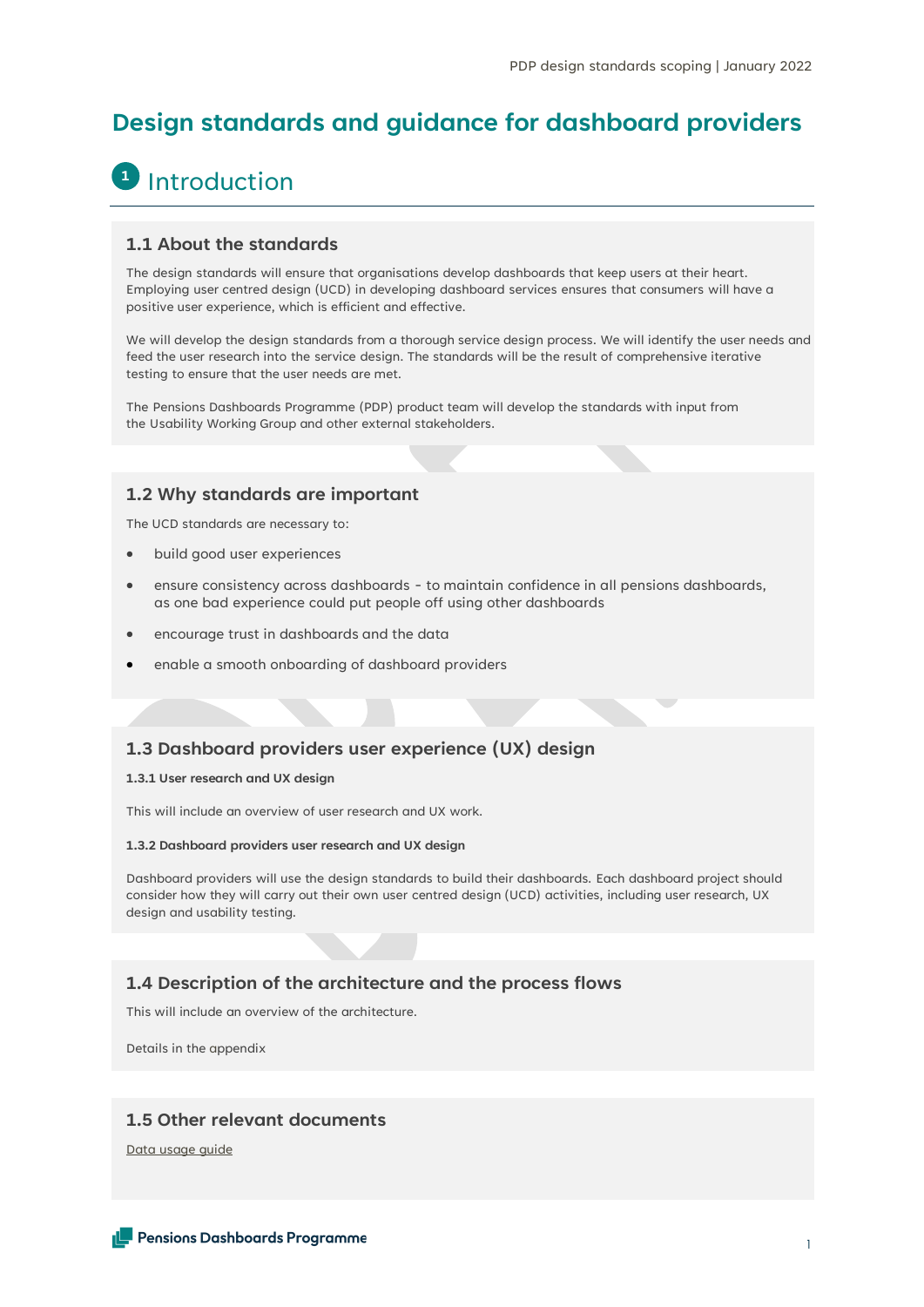## <sup>2</sup> Principles

Developing good dashboards requires the following:

- efficient and effective designs (good usability)
	- o simple and easy to use
	- o information is easy to understand
	- o user needs and goals are met
	- o users understand the state of the system eg if their identity has not been verified or not all their pensions are displayed
	- o Inclusive design (accessibility)
- consistency across dashboards
- data security
- trust in the service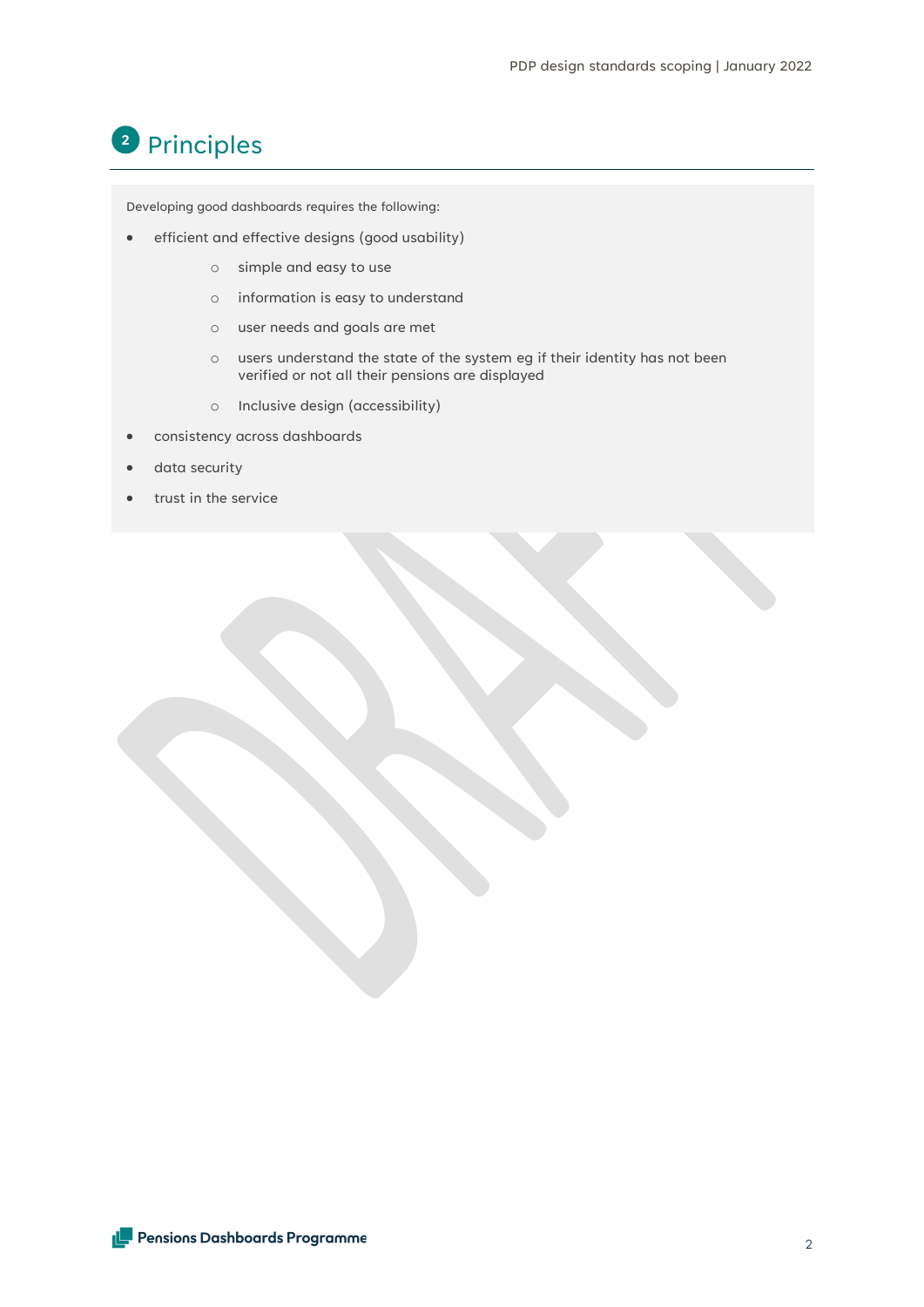## Design standards **3**

What will be included in the standards:

#### **3.1 GDS standards**

Relevant items from the design standards

#### **3.2 DWP/HMG standards**

How to display data eg null or zero, date formats

Design system

#### **3.3 Accessibility**

Web pages must not be discriminatory.

[\(https://info.webusability.co.uk/blog/what-is-the-law-on-accessibility\)](https://mcas-proxyweb.mcas.ms/certificate-checker?login=false&originalUrl=https%3A%2F%2Finfo.webusability.co.uk.mcas.ms%2Fblog%2Fwhat-is-the-law-on-accessibility%3FMcasTsid%3D20892&McasCSRF=dfb94f1db449b6e872e6b5e39e582eac2815a56787065a7ce95a927957209a85)

- Equality act 2010
- Public sector legislation (2019)
- accessibility audits

#### **3.4 Layout of the pensions page**

How the pensions will be displayed:

- pension order
- partial matches
- found pensions with no view data returned

#### **3.5 Data content on the pensions page**

How to display the data on the main pensions page:

- how to display data detailed in the data standards on the dashboard
- which data values to display on the main pensions page
- how to label the data elements
- how to display the data to ensure the user understands it
- how to display total pension values
- how to display State pension details
- the relevant health warnings to display alongside the value information and the extent of reliance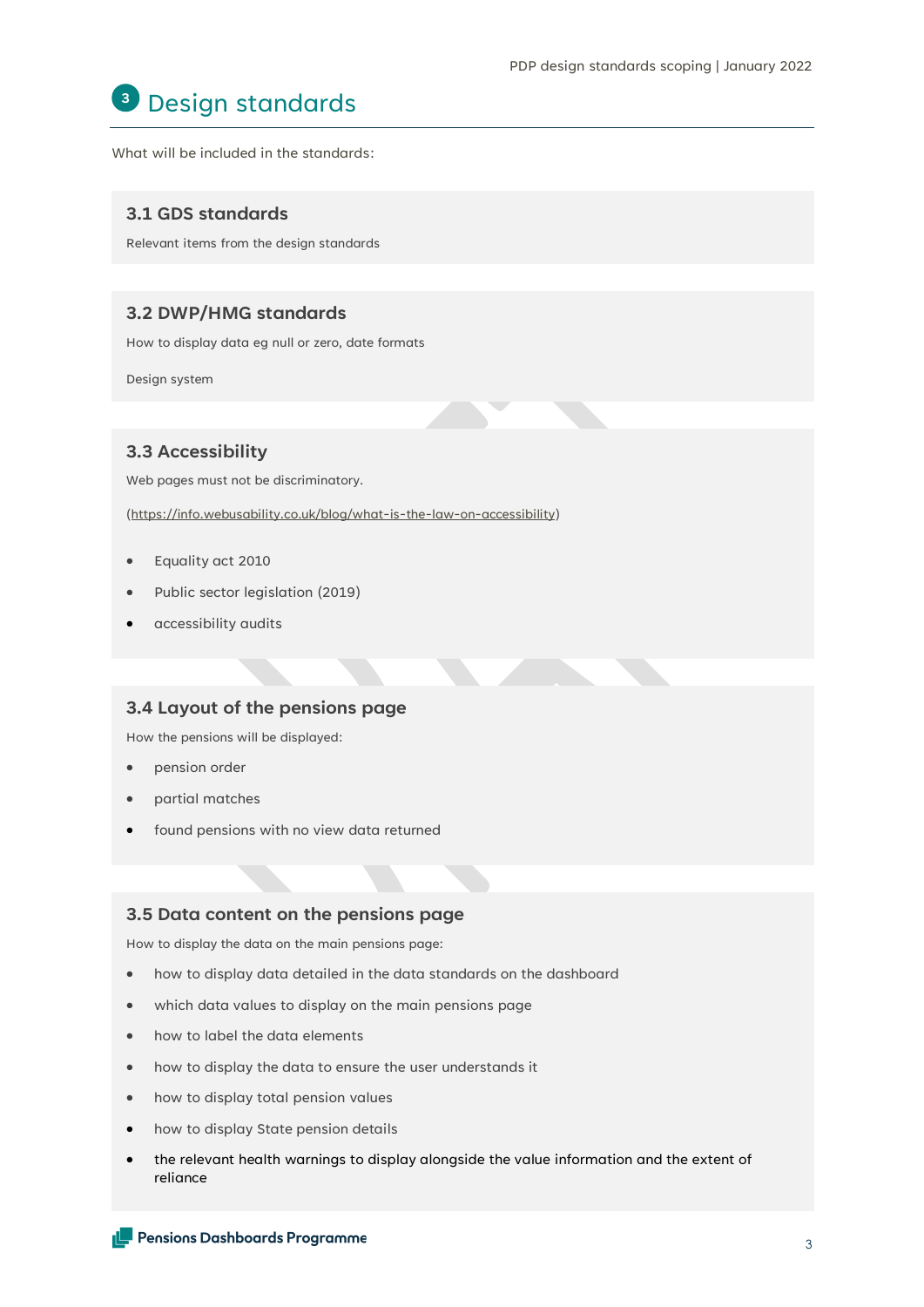#### **3.6 Data content on the individual pensions page (more details)**

How to display data in the more details page for an individual pension:

- which data values to display on the more details page.
- how to display State pension details

#### **3.7 Images, logos and explainer videos**

Images, logos and explainer videos must be accessible.

#### **3.8 Data visualisation**

Types of data visualisation possible:

- illustrations
- timelines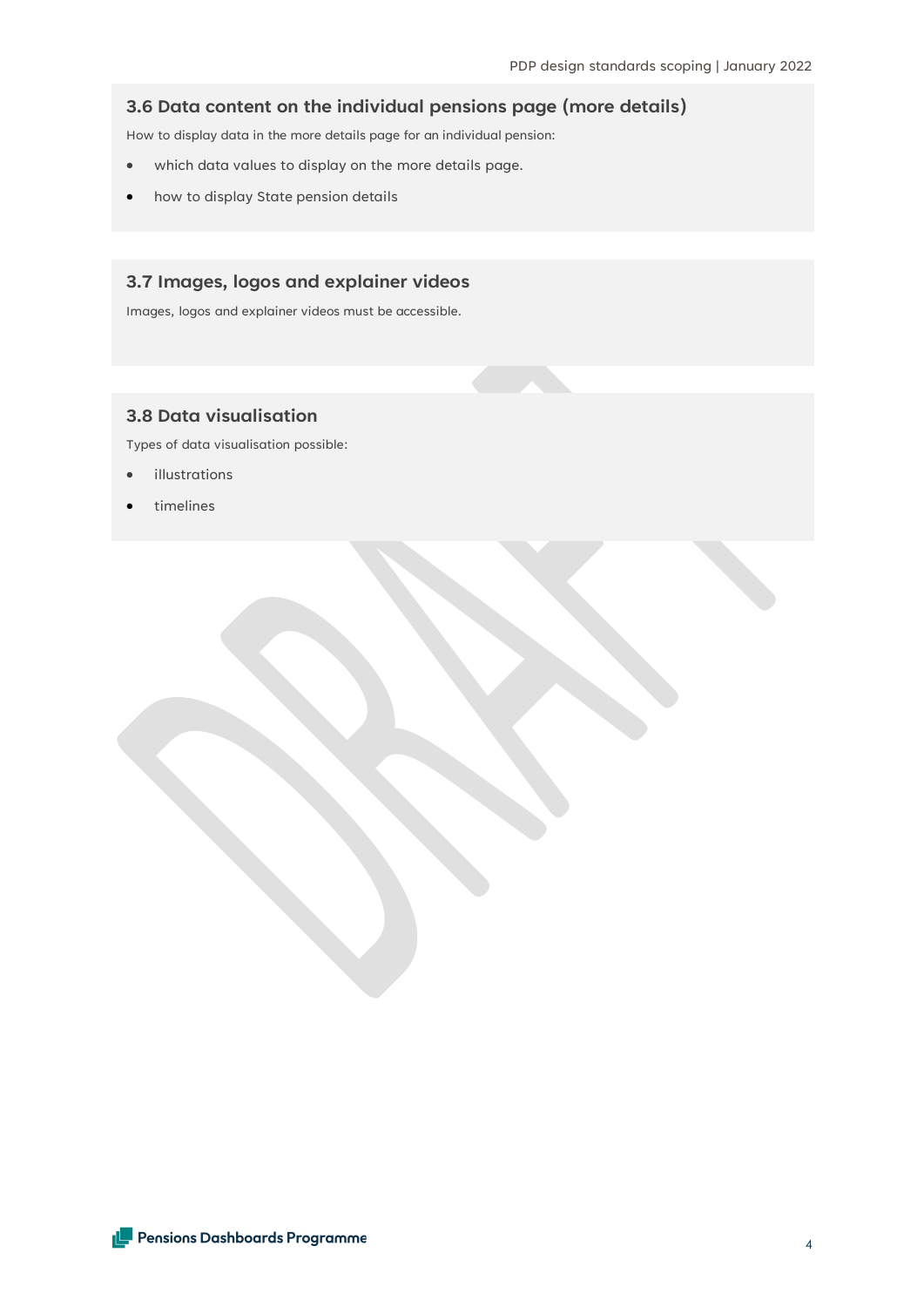#### **3.9 Messaging**

Messaging around situations where pensions may not be displayed:

- error reporting due to response times delays from data provider
- partial matching
- staging of data providers
- expired dashboard consents

#### **3.10 Consent and authorisation**

How the dashboard will frame and access the consent and authorisation service:

- explanation of the role of the consent and authorisation service including the pension finder service
- pages that may be required before leaving the dashboard and when returning to the dashboard from the consent and authorisation service

#### **3.11 Identity checking**

How the dashboard will frame the identity verification process:

- an explanation of the identity verification process to prepare the user for the journey
- handling delays

#### **3.12 Representatives / delegates**

Link to the consent and authorisation service to enable delegate access consents:

- framing around redirecting to the C&A service
- where the link will be on the dashboard

Delegate access to dashboards:

- conditional on the dashboard provider building delegate dashboard pages
- selection of consumer pensions to display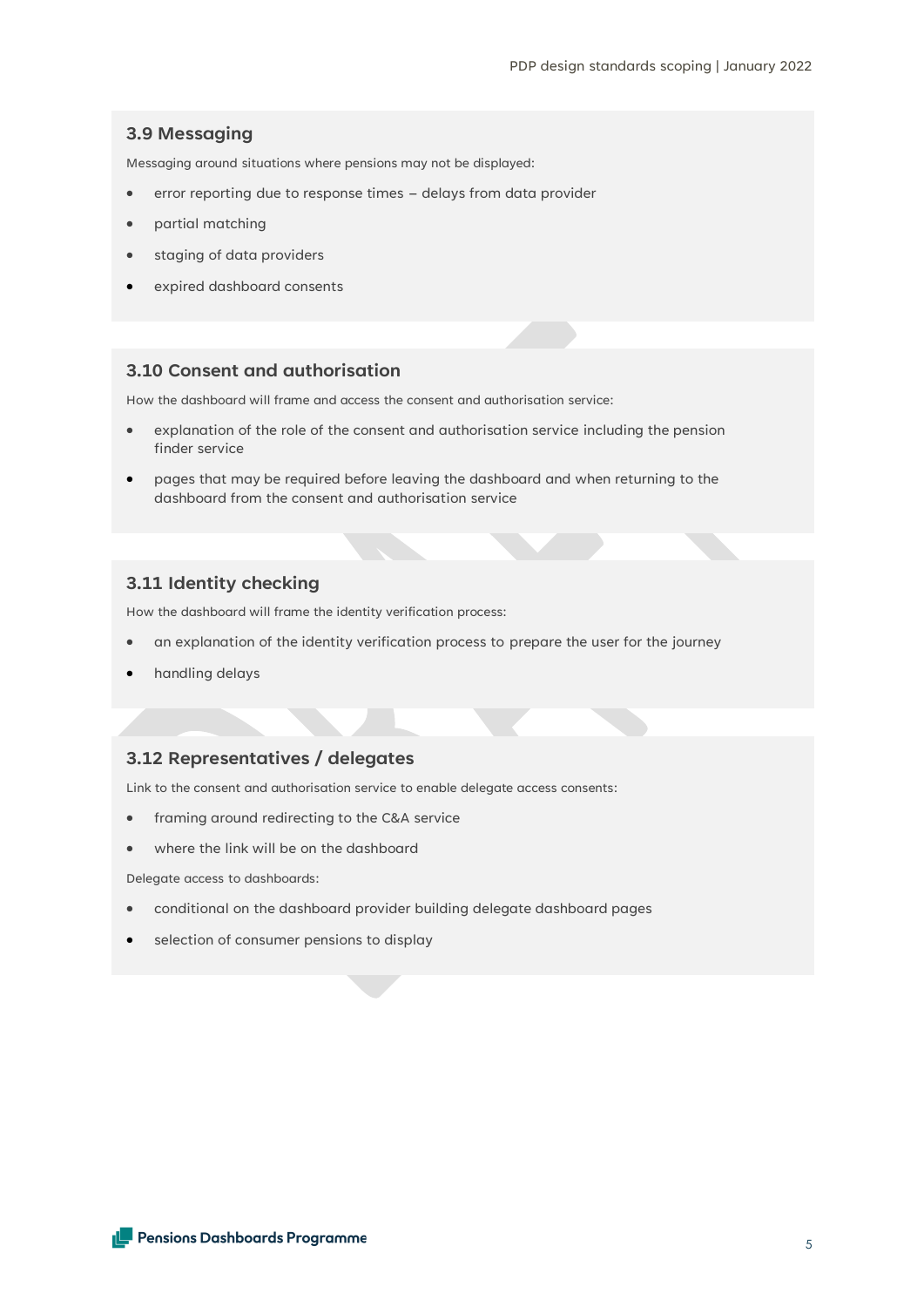#### **3.13 Help pages**

Help pages at the dashboard:

- signposting to help
- in line help question mark links
- help pages layout
- help pages content
- redirecting from help pages to complaints
- signposting to MaPS' triage process (as proposed in draft regulations)

#### **3.14 Onward journeys**

Managing the onward journey:

- a one-off consent or every time the user moves from the dashboard to the onward journey
- explanation of effect of moving off dashboard

#### **3.15 Footer content**

Definitions of content there will be in the dashboard footer:

- cookie banners and statement
- accessibility statement
- privacy notice (data protection) How we use your data

#### **3.16 Signposting and other information**

- signposting to MaPs for general guidance etc
- presentation of information alongside pensions information